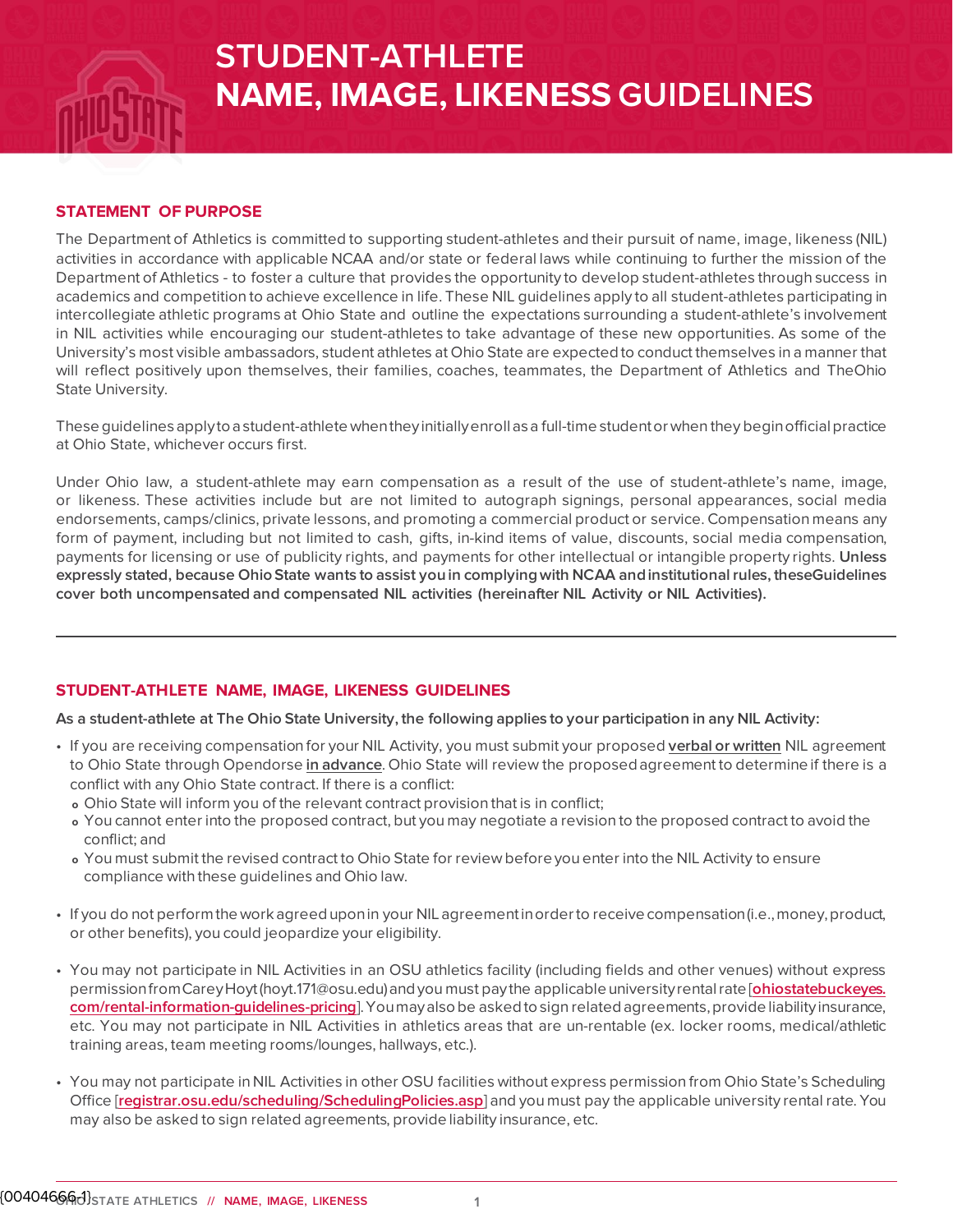- You may not participate in an NIL Activity while required to be present for practice, scrimmage, or competition. This time period covers the time you have to report for practice, scrimmage, or competition until you are released by your sports program and have departed the athletic facility.
- You may not participate in any NIL Activities during official team team activities, on- or off-campus:
- **OFFICIAL TEAM ACTIVITY**: means practices, competitions, exhibitions, scrimmages, team appearances, team and individual photograph sessions, sports camps sponsored by Ohio State, outside competitions where the student-athlete's appearance and expense are funded by Ohio State, team meetings, team travel to and from competitions, community service events, and media appearances and interviews (regardless of whether the activity takes place on or off campus)
- **TEAM TRAVEL**: During home and away competitions, including team travel AND outside competitions funded by Ohio State, you are representing Ohio State Athletics; as such, no NIL activities may occur from the time the student-athlete reports to and enters an Ohio State facility or transportation, until the student-athlete leaves the Ohio State facility or transportation. The only exception during team travel is if there is a designated "free time" on your team travel itinerary.
- You should understand that there might be consequences if you choose to miss class or any other academic obligations toparticipate in any NIL Activity.
- During NIL Activities, you may not use any Ohio State trademarks, service marks, logos, symbols or other intellectual property of Ohio State (including wearing apparel with Ohio State trademarks or logos) [**[ohiostatebuckeyes.com/wp](https://ohiostatebuckeyes.com/wp-content/uploads/2021/06/Ohio-State-IP-Trademarks.pdf)[content/uploads/2021/06/Ohio-State-IP-Trademarks.pdf](https://ohiostatebuckeyes.com/wp-content/uploads/2021/06/Ohio-State-IP-Trademarks.pdf)**] without prior written permission from Ohio State's Office of Trademark and Licensing Services. Any merchandise that contains Ohio State trademarks, service marks, logos, symbols, or other intellectual propertyneed to be manufactured by Universitylicensees. Consult Ohio State Trademark & Licensing Services for additional information [**[trademarklicensing.osu.edu/page/contact-us](https://trademarklicensing.osu.edu/page/contact-us)**].
	- Only **designated Ohio State staff members** may be involved in your NIL Activities (designated staff members shall not include coaches). The designated staff members may assist with facilitating a connection for an NIL activity and educate outside entities on the NIL best practices at Ohio State. You may not compensate (money or other goods, services or compensation) a coach or any staff member, including NIL designated staff. Staff members include, but are not limited to; volunteer coaches, student managers, student athletic trainers, student nutritionists, and graduate assistants. Staff members are prohibited from creating content for or participating in any actual compensated NIL activity (i.e., social media content, videos/photography, graphics, logos, etc.). For more information, please contact Carey Hoyt, Senior Associate A[D hoyt.171@osu.edu](mailto:hoyt.171@osu.edu)
- You may not use photos or videos containing Ohio State trademarks, logos, service marks, symbols, or other intellectual property in your NIL Activities without prior written approval from Ohio State Trademark & Licensing Services, regardless of how you obtained the photo or video. Photos that include any University trademarks, including uniforms and uniform elements (such as helmet stripes and award stickers) must be obtained from the University or a University licensee, at market pricing, and with prior permission of the copyright owner.
- You may use photos or videos containing Ohio State trademarks, logos, service marks, symbols, or other intellectual property for your personal brand building on social media, but not in any NIL Activity.
- Youmay not sell your team-issuedequipmentandapparel (i.e., shoes, jersey,helmet, sticks/bats,warm-ups,etc.)until your eligibility is exhausted.
- You may not be paid for your athletic performance (i.e., you cannot be paid for a specific athletic performance/milestone – ex. scoring three goals, winning Big TenChampionship, etc.)
- You may say, in connection with NIL Activities, that you are a student-athlete at Ohio State and list your personal academic or athletic accolades. You may not imply, directly or indirectly, that Ohio State is endorsing your NIL Activities or any products or services associated with your NIL Activities.
- You may hire an agent to assist you with NIL Activities. That agent needs to be registered under Ohio law unless it is an immediate family member [**[aco.ohio.gov](https://www.aco.ohio.gov/)**]. You must compensate your NIL agent with their regular rate.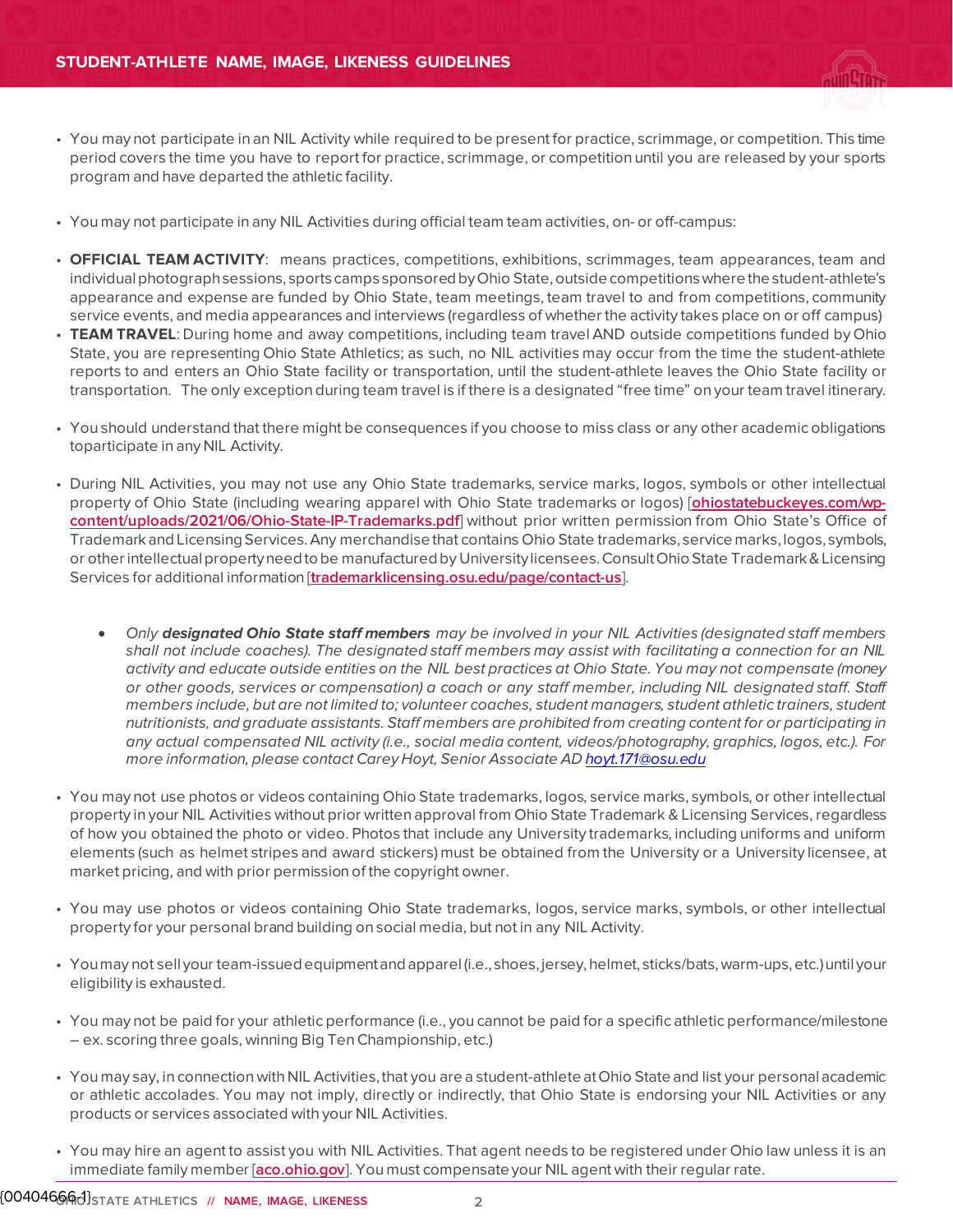

- Failure to do so may jeopardize your intercollegiate eligibility.
- You may not hire an agent to directly or indirectly represent you or attempt to represent you for the purpose of marketing your athleticabilityorreputationforfinancialgainasaprofessionalathlete ortosecure youanopportunityasaprofessional athlete. Hiring an agent for this purpose may jeopardize your intercollegiate eligibility.
- You may not enter into an NIL agreement with any of the following industries:
	- **o** Distilled spirits (i.e., hard liquor)
	- **o** Tobacco products (including electronic smoking devices, vapor products or products or devices that consists of or contains nicotine that can be ingested into the body);
	- **o** Casinos or any entity that sponsors or promotes gambling activities;
	- **o** Controlled substances;

•

- Marijuana (including legalized or medical) products;
- **o** Medical marijuana cultivator, processor, lab or retaildispensary; or
- **o** Any business engaged in the sale, rental, or exhibition for any form of consideration of adult entertainment that is characterized by an emphasis on the exposure or display of sexual activity.
- Ohio State reserves the right to restrict other categories of companies, brands or types of contracts that are similar to the above industries (or other areas that are permitted under Ohio law) if Ohio State communicates this information to you before you enroll at Ohio State or 30 days after Ohio's Executive Order is in effect if you are currently enrolled.
- You may not enter into an NIL agreement if the agreement conflicts with an Ohio State agreement. At the current time, among other potential conflicts, it is possible that a conflict will exist if your proposed NIL agreement requires you to do the following:
	- **o** Wear products competitive to Nike during team activities ex. practices, competitions, media, team travel, community service, photo sessions, team-building activities, etc.
	- **o** Promote beverages competitive to Coca-Cola on-campus
- You understand that you are still subject to the following:
	- **o** Academic standards, requirements, regulations and obligations;
	- **o** Team rules of conduct or other rules of conduct;
	- **o** Standards or policies regarding the governance or operation of or participation in intercollegiate athletics; and
	- **o** Disciplinary rules and standards generally applicable to all students at Ohio State
- International student-athletes should not enter into any NIL Activities without consulting with Ohio State's Office of International Affairs as this could affect your U.S. Visa status [**[oia.osu.edu](https://oia.osu.edu/)**]. Please see attachment to these Guidelines for more information.
- You may also need to follow the NIL laws of the state in which you legally reside in addition to Ohio NIL laws.
- Pell Grant, federal aid, and/or other need-based aid could be impacted by your NIL Activities. Questions may be directed to the Office of Student Financial Aid [**[sfa.osu.edu](https://sfa.osu.edu/)**]. In addition, there could be tax consequences on your earnings.
- Under Ohio's Right of Publicity law, Ohio State also has the ability to use your NIL for Ohio State's educational purposes or to promote Ohio State and its educational or institutional objectives without providing you compensation.

#### **OBLIGATION TO DISCLOSE NAME, IMAGE, LIKENESS ACTIVITIES**

- A student-athlete must disclose all compensated NIL Activities **prior to the activity occurring** to Ohio State through Opendorse. You are required to disclose the details surrounding the activity (i.e., what the activity includes, when and where the activity will occur, individuals and businesses connected to the activity, compensation, your **verbal or written** NIL agreement, etc.).
- Failure to disclose an NIL Activity in advance could lead to eligibility consequences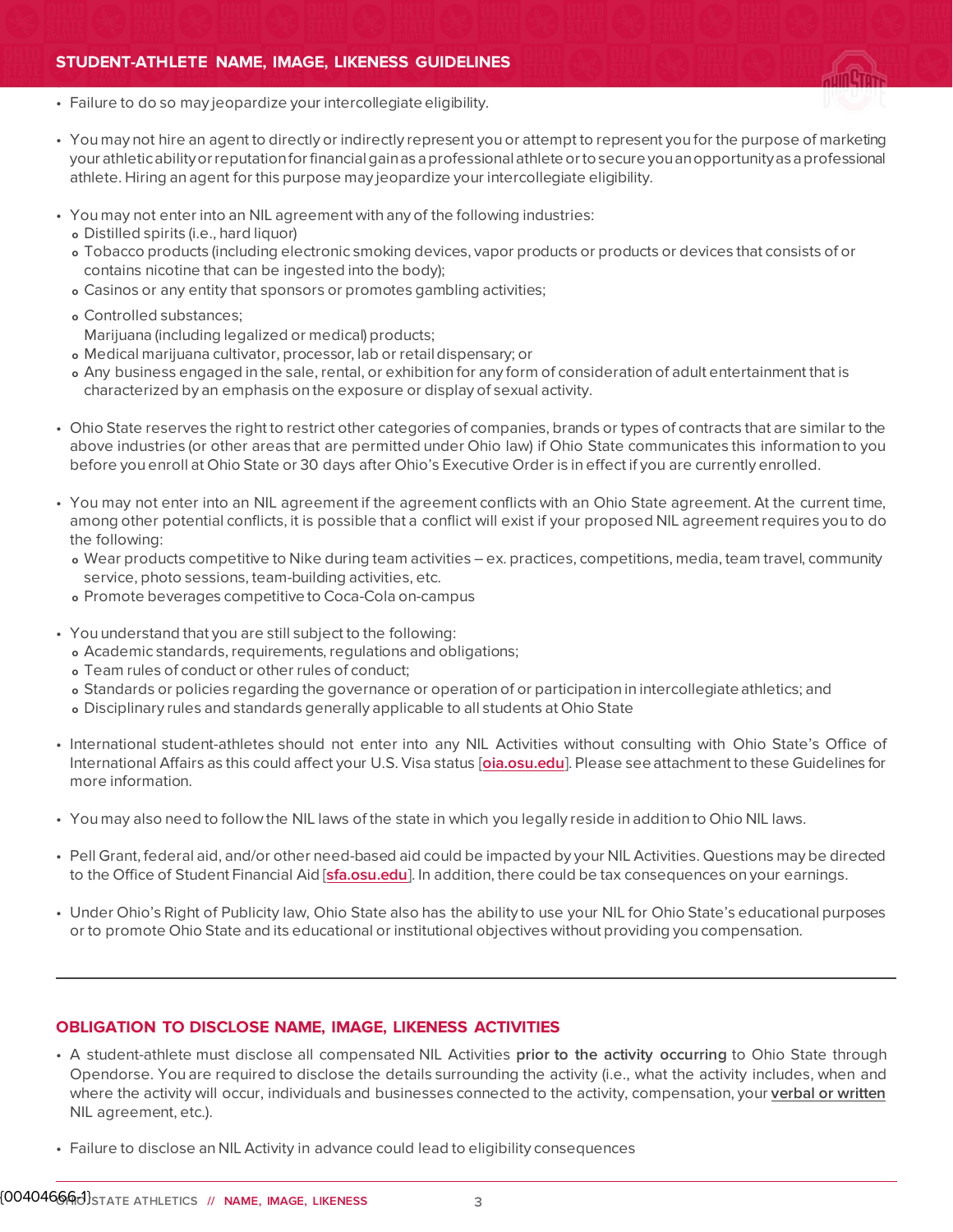## **SANCTIONS**

• Failure to abide by these Student-Athlete Name, Image, Likeness Guidelines may result in loss of privileges and other sanctions as appropriate, including but not limited to verbal or written reprimand, probation, loss of practice privileges, loss of competition privileges, suspension or dismissal from the program.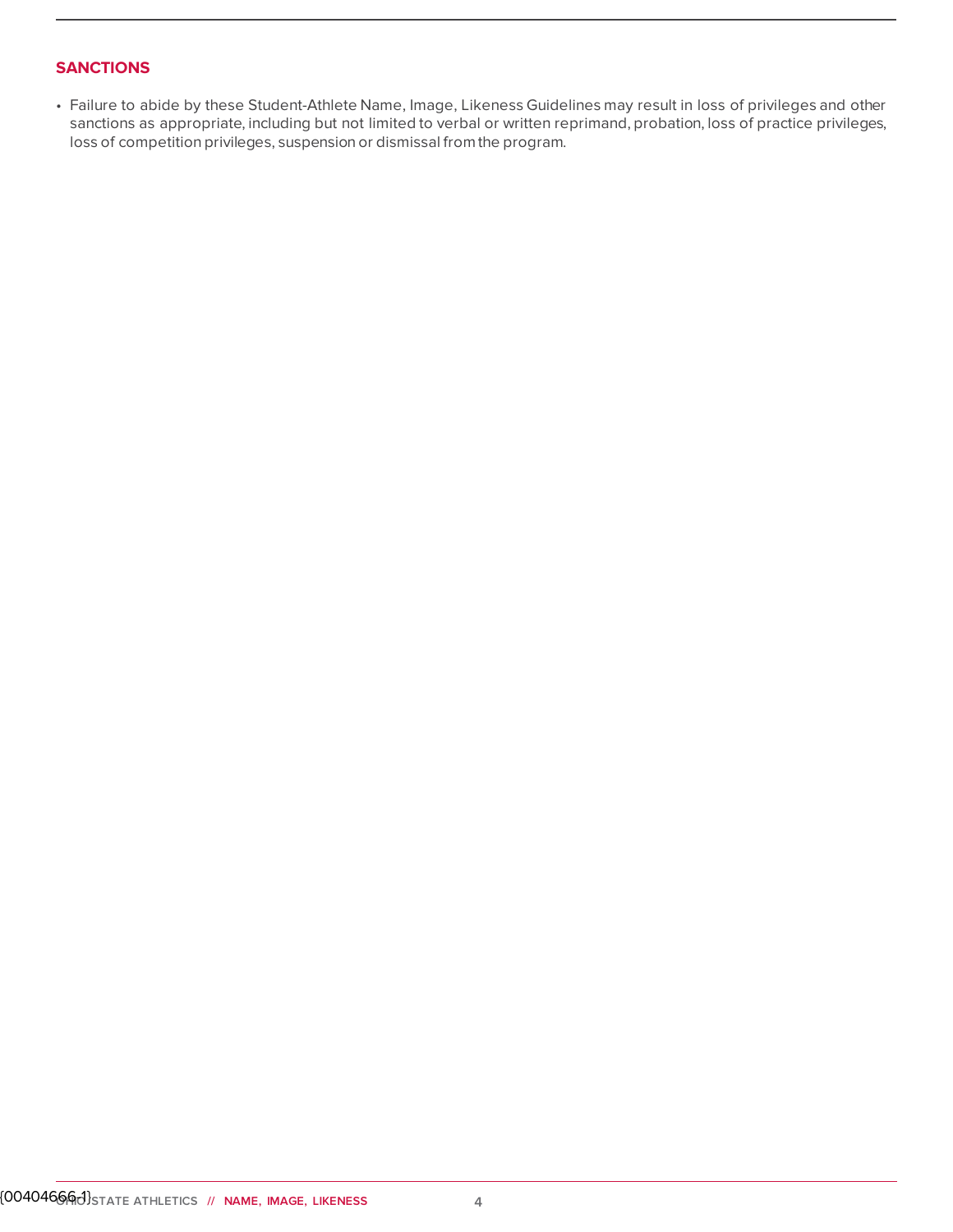# **INTERNATIONAL STUDENT-ATHLETES: CONSIDERATIONS FOR STUDENT ATHLETES IN F-1 STATUS REGARDING COMPENSATION FOR VARIOUS ACTIVITIES**

The Ohio State University recognizes that the NCAA has recently adopted an interim policy and Ohio Governor DeWine has recently issued an Executive Order that allow collegiate studentathletes to earn compensation for use of their name, image, and likeness. However, earning such compensation may not be permissible for international student-athletes without having serious consequences. In particular, U.S. law requires that F-1 students come to the U.S. "solely for the purpose" of pursuing their course of study. U.S. law and regulation therefore limit employment and income-generating activities available to F-1 international students while they are in the United States. "Employment" for purposes of U.S. immigration laws generally consists of performing labor or services in return for wages or other remuneration. This includes self-employment. F-1 students are typically limited to 20 hours per week of on-campus employment (e.g., bookstore, dining services, assistantship, etc.). For more information concerning F-1 student employment, please contact the Office of International Affairs (OIA): https://oia.osu.edu/units/internationalstudents/employment/on-campus-employment/.

These immigration-related employment restrictions affect the ability of student-athletes in F-1 status to take advantage of income-generating opportunities (name, image, likeness, etc.). Thus, any student-athlete who is currently in F-1 or other nonimmigrant status should discuss the potential immigration implications of performing any type of labor or service in exchange for payment with a competent immigration attorney. **Failure to consider whether providing any service or labor in exchange for payment complies with U.S. immigration law may seriously impact a student athlete's ability to remain in the United States or obtain visas or other immigration benefits in the future.**

For your general assistance, the Department of Athletics has provided a few answers to common questions below. However, **student-athletes should consult with their advisors in the Office of International Affairs and with their own immigration attorneys prior to undertaking any income generating activity.** Please note that restrictions only affect labor or services performed in United States. Students may be able to take advantage of many activities in their home countries that would otherwise be restricted in the U.S.

| Question 1: | May I receive payment to appear in a commercial or endorse a commercial product?                                         |
|-------------|--------------------------------------------------------------------------------------------------------------------------|
| Answer 1:   | No, not if the service is performed in the United States.                                                                |
| Question 2: | May I receive compensation for a personal appearance at an event?                                                        |
| Answer 2:   | No, not if the appearance is in the United States.                                                                       |
| Question 3: | May I receive compensation for providing lessons or coaching at a private camp,<br>club, or clinic in the United States? |
| Answer 3:   | No. (Please discuss employment at OSU on-campus camps with OIA.)                                                         |

{ 00404666- 1 }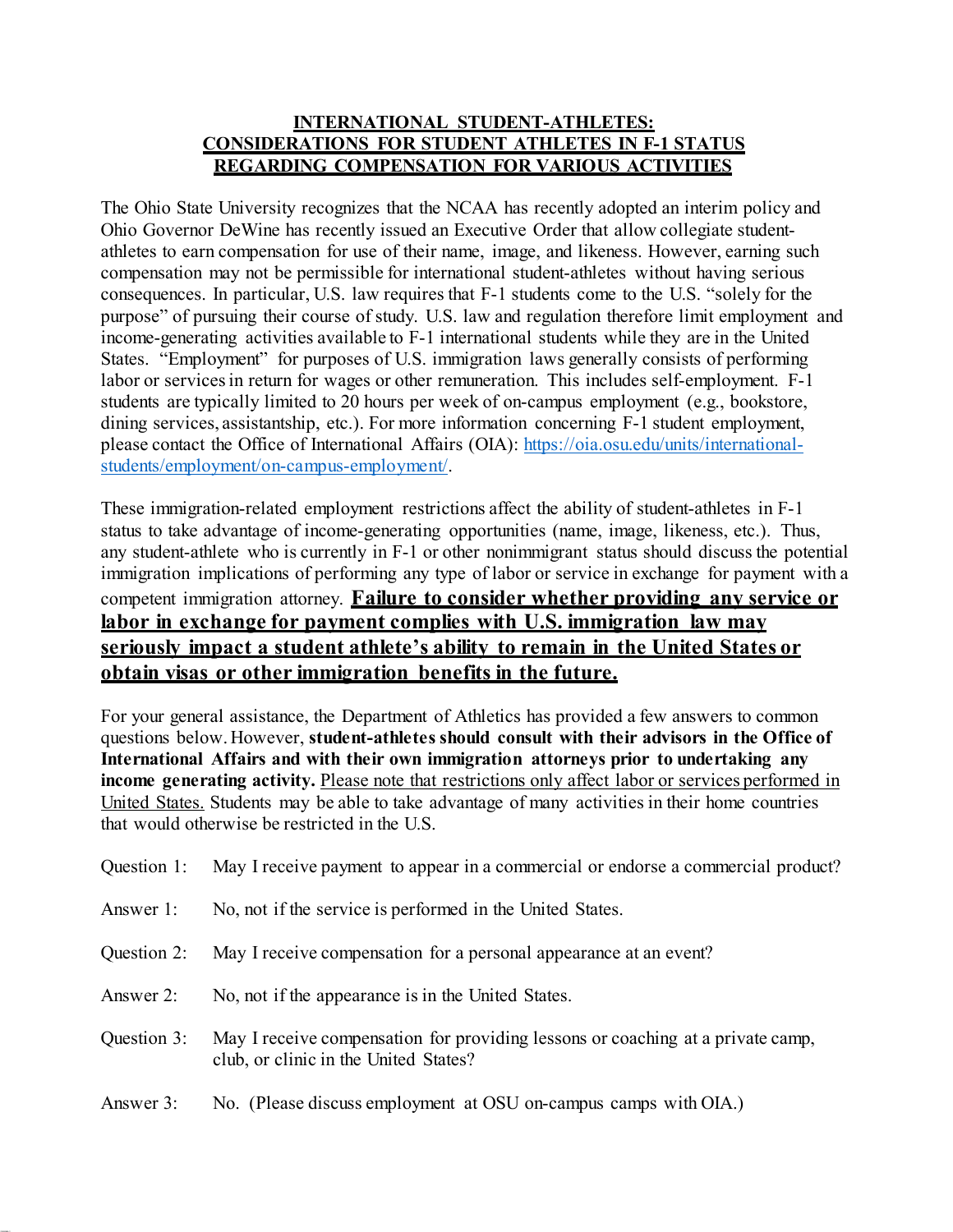| Question 4: | May I receive compensation for signing an autograph?                                                                                                                                                                                                                                                                                                                                                                                    |
|-------------|-----------------------------------------------------------------------------------------------------------------------------------------------------------------------------------------------------------------------------------------------------------------------------------------------------------------------------------------------------------------------------------------------------------------------------------------|
| Answer 4:   | No, not if you are signing in the United States.                                                                                                                                                                                                                                                                                                                                                                                        |
| Question 5: | May I establish my own business selling products and services?                                                                                                                                                                                                                                                                                                                                                                          |
| Answer 5:   | No, not in the United States. Note: an F-1 student can invest in the United States<br>(e.g., buy stock in a company), but cannot receive income or remuneration as a result<br>of providing services to any company, including one owned by the F-1 student.                                                                                                                                                                            |
| Question 6: | May I sell institutional awards (rings, apparel, etc.) once I have finished my athletics<br>eligibility?                                                                                                                                                                                                                                                                                                                                |
| Answer 6:   | Yes. An F-1 student may sell personal possessions, provided this is not undertaken<br>as a regular business or trade. (Any questions should be addressed to an immigration<br>attorney.)                                                                                                                                                                                                                                                |
| Question 7: | May I use my name, image, or likeness in connection with a personal crowdfunding<br>page to raise money for my personal education expenses or family hardships?                                                                                                                                                                                                                                                                         |
| Answer 7:   | If the page is set up while the student-athlete is outside the U.S. and no further<br>activity is undertaken related to promotion of the page while in the U.S., then this<br>activity may be permissible. (Please consult with an immigration attorney.)<br>However, the U.S. government may consider active operation\updating\promotion of<br>such a page while in the U.S. to be no different than operating a business for income. |
| Question 8: | May I use my name, image, or likeness in connection with a personal crowdfunding<br>page to raise money for charity?                                                                                                                                                                                                                                                                                                                    |
| Answer 8:   | Yes, provided you receive no compensation, remuneration, or benefit from the                                                                                                                                                                                                                                                                                                                                                            |

As noted above, it is important to differentiate services or labor performed in the United States from services or labor performed outside the United States. An F-1 student-athlete may be able to sign autographs, make appearances, endorse products, provide lessons, etc. **outside** the United States provided such activities are in compliance with applicable Department of Athletics and NCAA rules and applicable federal and/or state law.

charity in any way. (Please consult with an immigration attorney.)

{ 00404666- 1 }